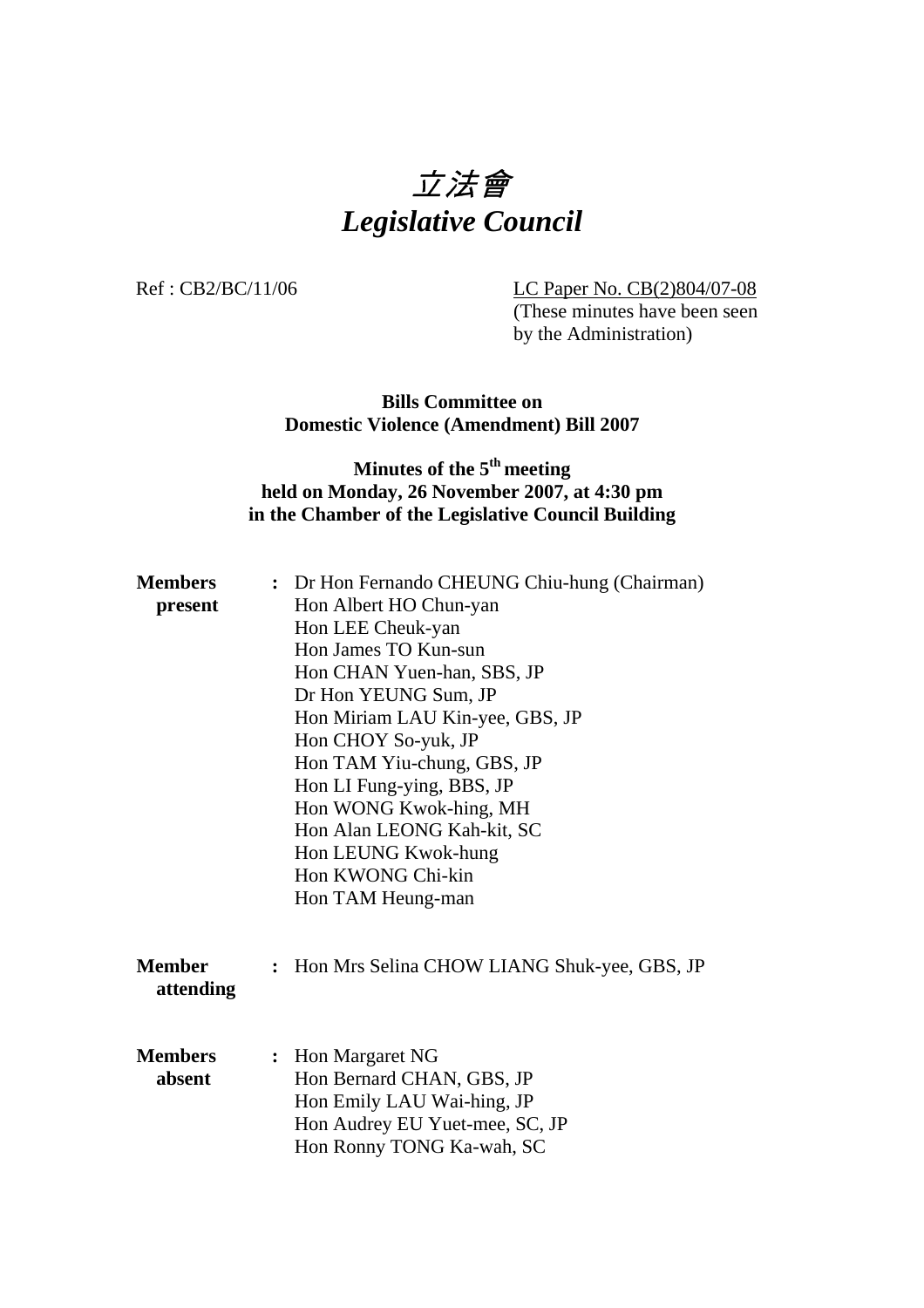| <b>Public Officers : Miss Eliza LEE</b><br>attending | Deputy Secretary for Labour and Welfare (Welfare) 1                                                  |
|------------------------------------------------------|------------------------------------------------------------------------------------------------------|
|                                                      | Miss Hinny LAM<br>Principal Assistant Secretary for Labour and Welfare (Welfare) 2                   |
|                                                      | Ms Winnie LEUNG<br>Assistant Secretary for Labour and Welfare (Welfare) 2A                           |
|                                                      | Ms Cecilla LI<br>Assistant Director (Family and Child Welfare) (Acting)<br>Social Welfare Department |
|                                                      | Ms PANG Kit-ling<br>Chief Social Work Officer (Domestic Violence)<br>Social Welfare Department       |
|                                                      | Mr Gilbert MO<br>Deputy Law Draftsman (Bilingual Drafting & Administration)<br>Department of Justice |
| <b>Clerk in :</b> Miss Mary SO<br>attendance         | Chief Council Secretary (2) 5                                                                        |
| <b>Staff in</b><br>attendance                        | : Mr LEE Yu-sung<br>Senior Assistant Legal Adviser 1                                                 |
|                                                      | Ms Maisie LAM<br>Council Secretary (2) 2                                                             |
|                                                      | Ms Sandy HAU<br>Legislative Assistant (2) 5                                                          |

**I. Meeting with the Administration**  [LC Paper No. CB(2)330/07-08(01)]

The Bills Committee deliberated (index of proceedings at **Annex**).

2. Deputy Secretary for Labour and Welfare (Welfare)1 (DSLW(Welfare)1) briefed members on the Administration' responses to views/suggestions expressed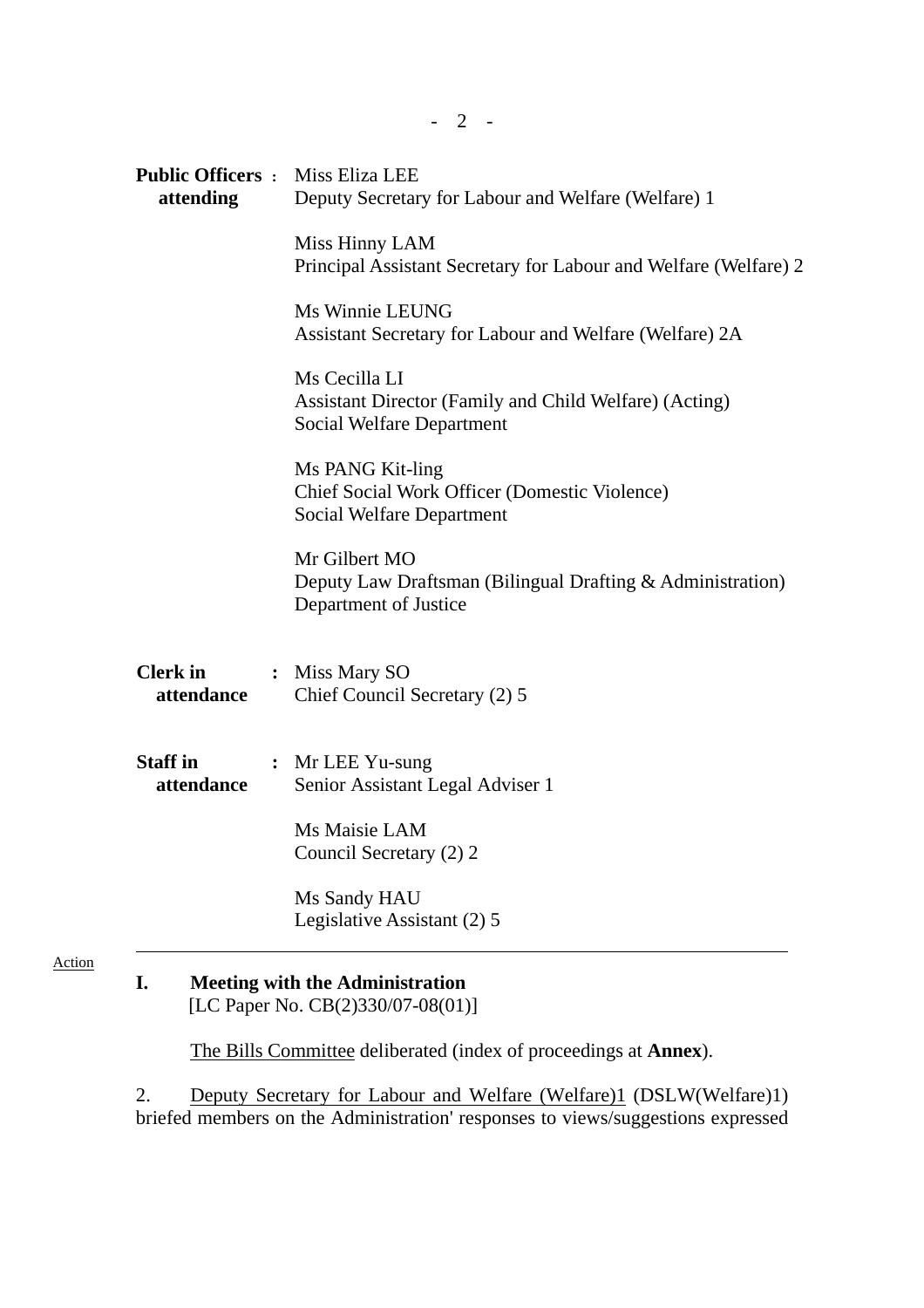#### by deputations on the Bill, details of which were set out in Part I of the above Administration's paper.

- 3 -

#### *Introducing a definition of "molest" in the Domestic Violence Ordinance*

3. Mr Albert HO said that as members of public did not have legal background to look up previous decided court cases on the granting of injunction order under the Domestic Violence Ordinance (Cap. 189) (DVO), the term "molest" or a new definition of "domestic violence" should be introduced to the DVO. To avoid the problems that the introduction of a new definition might render previous decided court cases irrelevant or restrict the court on establishing which act constituted molestation, the drafting should set out the scope of the coverage of "molest" or "domestic violence" yet also providing flexibility and latitude to the court to make any judgement as it saw fit. Ms Miriam LAU concurred.

4. Senior Assistant Legal Adviser 1 said that the definition of "molest"<sup>1</sup> under the Family Abuse Prevention Act of the State of Oregon might be a useful reference in addressing the concerns of both members and the Administration.

5. DSLW(Welfare)1 noted with concern that words like "hostile intent" used in the definition once enacted would serve to narrow down circumstances whereby victims of domestic violence could successfully obtain injunction orders under the DVO, e.g. cases involving a divorced husband who, out of love rather than hostile or malicious intent, attempted to reconcile with his former wife through such actions or behaviors that the court accepted as molestation. Victims of domestic violence under those circumstances could no longer rely on the DVO to obtain injunction orders in future if a statutory definition of "molest" were introduced with "hostile intent" embodied therein. The Administration's concern was that a statutory definition of "molest" might have the inadvertent effect of restricting the scope of application of the DVO in different ways, with the overall effect of undermining the interest of the victims of domestic violence and reducing protection.

6. Mr Alan LEONG appreciated the concerns of the Administration. He suggested that consideration could be given to stipulating an interpretation of the term "molest" in the DVO, while also clarifying that it should not affect the application of common law on establishing molestation on decided cases or new cases. Mr LEONG pointed out that similar approach was adopted in the Sale of Goods Ordinance (Cap. 26).

#### **Action**

l

<sup>&</sup>lt;sup>1</sup> "Molest" is defined in the Oregon Family Abuse Prevention Act as "acting, with hostile intent or injurious effect, in a manner that would reasonably be expected to annoy, disturb or persecute a person in the petitioner's position".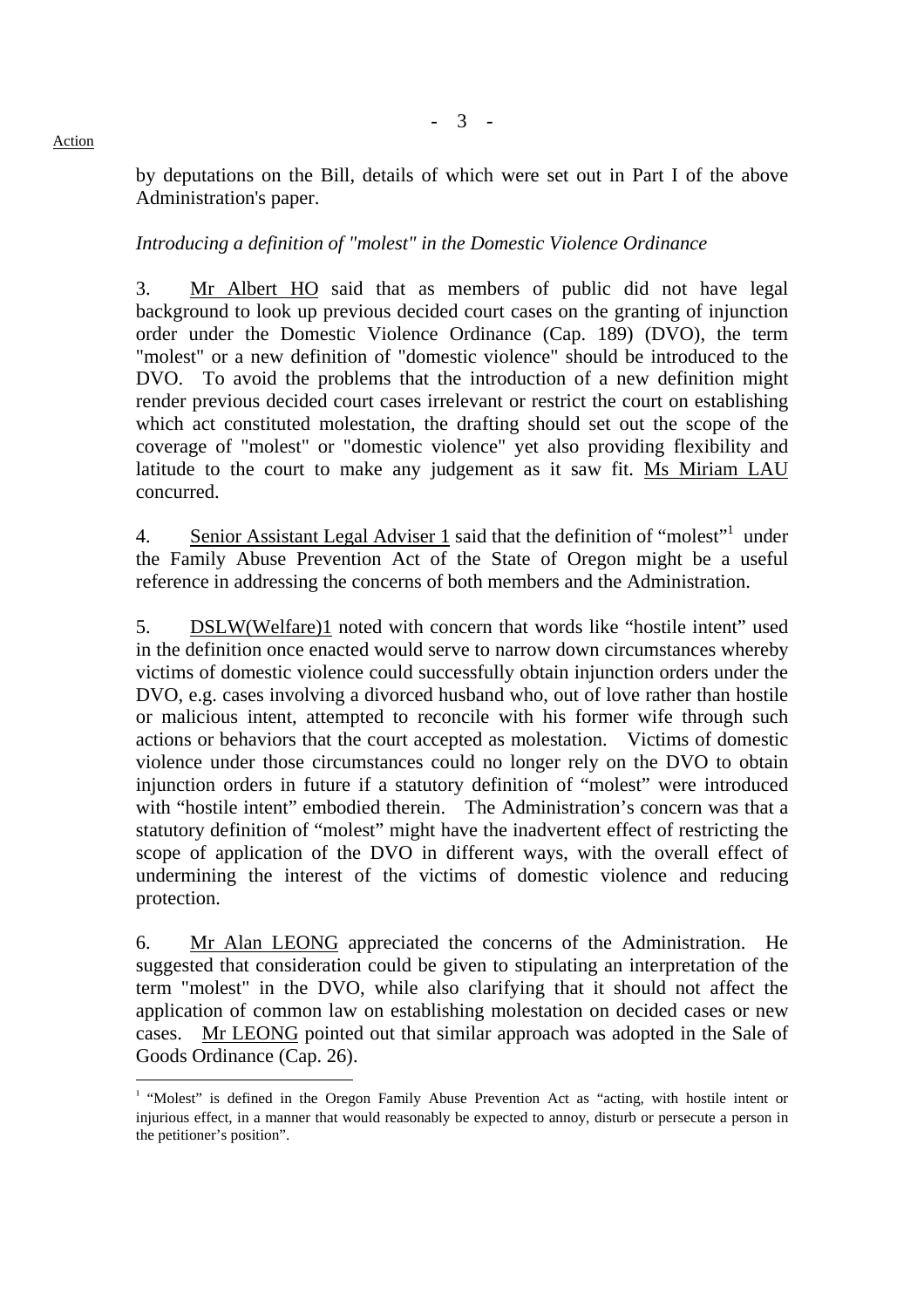7. Deputy Law Draftsman (Bilingual Drafting & Administration) responded that although the suggestion made by Mr LEONG in paragraph 6 above was not intended to be a codification of the common law on establishing molestation, such an interpretation of "molest" in the DVO, might, following the enactment of the Amendment Bill, tantamount to a statutory definition. Notwithstanding that, he undertook to consider whether it would be feasible to clarify the meaning of the term "molest" in the DVO by way of a special note so as to preserve the flexibility and latitude currently afforded to the court on establishing molestation of different forms in accordance with the prevailing conditions. He undertook to revert to members later.

8. DSLW(Welfare)1 supplemented that the Administration was not opposed to putting beyond doubt that the term "molest" included physical, sexual and psychological abuse or threats thereof. The crux of the matter was whether it was to the best interest of the victims of domestic violence to do so through the DVO or administrative means. On balance, the Administration considered that the latter approach was more appropriate in protecting the interests of victims of domestic violence for the reasons already given in the Administration's paper. To that end, the Administration would step up publicity and public education to inform members of the public that the term "molest" in the DVO covered physical, psychological and sexual abuses.

9. Ms Miriam LAU said that to ensure consistent handling of domestic violence cases, including the granting of injunction order under the DVO, consideration should be given to the issue of judicial guidelines.

10. DSLW(Welfare)1 advised that the Judiciary had provided responses to issues raised by the Bills Committee, as set out in LC Paper No. CB(2) 347/07-08(01). Principal Assistant Secretary for Labour and Welfare (Welfare) 2 elaborated that, on the civil side, a dedicated pool of seven Judges at the Family Court would exercise their powers under section 3 of the DVO in handling applications for injunction order under the DVO and apply similar principles in relevant precedent cases, where appropriate. On the criminal side, domestic violence cases were dealt with at the Magistrates' Court, the District Court or the Court of First Instance, depending on the nature and seriousness of individual cases. As each case depended on its own facts, the Judiciary considered that the issue of judicial guidelines might not serve any practical purpose in facilitating consistent handling of domestic violence cases.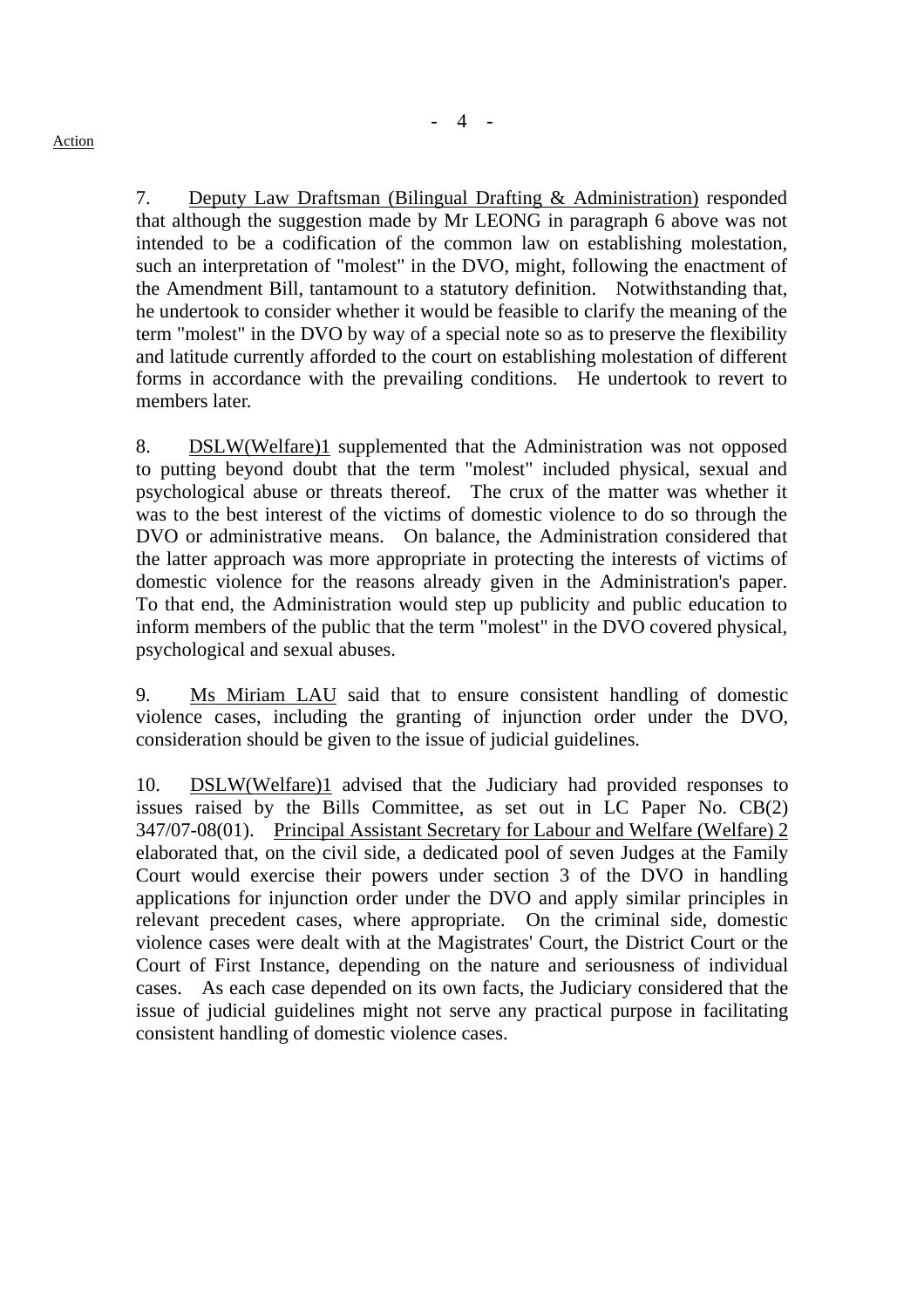### **II. Any other business**

11. The Chairman suggested and members agreed to start clause-by-clause examination of the Bill at the next meeting.

12. There being no other business, the meeting ended at 5:50 pm.

Council Business Division 2 Legislative Council Secretariat 11 January 2008

Action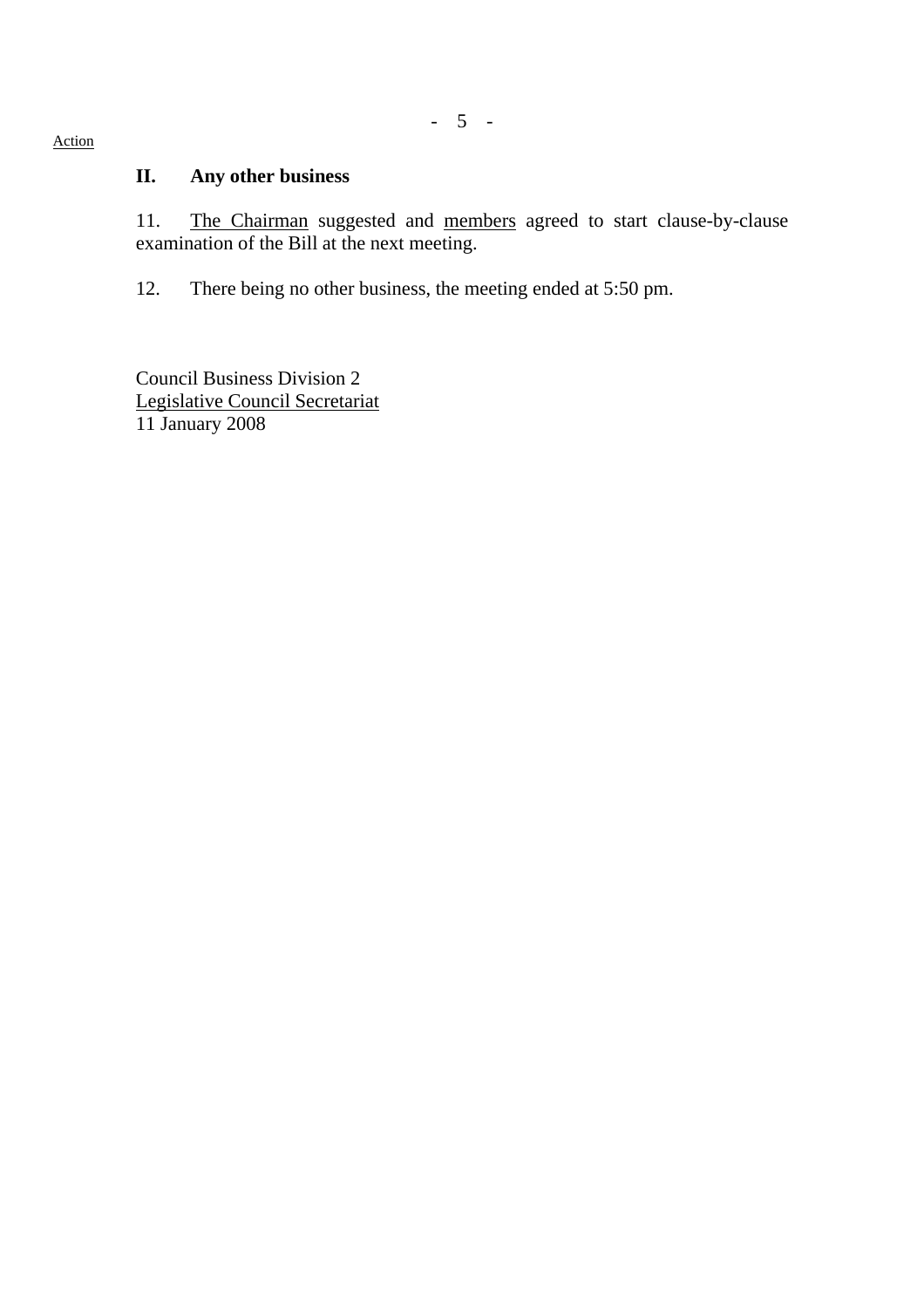### **Proceedings of the fifth meeting of Bills Committee on Domestic Violence (Amendment) Bill 2007 on Monday, 26 November 2007, at 4:30 pm in the Chamber of the Legislative Council Building**

| <b>Time marker</b> | <b>Speaker</b>                     | <b>Subject</b>                                                                                                                                                                                                                                                                                                                                                                                | <b>Action</b><br>required   |
|--------------------|------------------------------------|-----------------------------------------------------------------------------------------------------------------------------------------------------------------------------------------------------------------------------------------------------------------------------------------------------------------------------------------------------------------------------------------------|-----------------------------|
| $000000 - 000854$  | Chairman                           | Opening remarks                                                                                                                                                                                                                                                                                                                                                                               |                             |
| 000855 - 001159    | Chairman<br>Admin                  | Briefing by the Administration on Part I of LC Paper<br>No. CB(2)330/07-08(01) detailing its responses to the<br>views/suggestions given by deputations                                                                                                                                                                                                                                       |                             |
| 001200 - 002307    | Mr Albert HO<br>Admin              | Need for defining the term "molest" in or introducing<br>a new definition of "domestic violence" to the<br>Domestic Violence Ordinance (Cap. 189) (DVO)                                                                                                                                                                                                                                       |                             |
| 002308 - 003733    | Ms Miriam LAU<br>Admin<br>Chairman | Need for issuing judicial guidelines to ensure<br>consistency in the handling of domestic violence<br>cases                                                                                                                                                                                                                                                                                   |                             |
| 003734 - 004646    | Chairman<br>SALA1<br>Admin         | Meaning of "molest" under the Family Abuse<br>Prevention Act of the State of Oregon                                                                                                                                                                                                                                                                                                           |                             |
| 004647 - 005732    | Mr Alan LEONG<br>Admin             | The Administration agreed to consider whether it was<br>feasible to introduce a definition of the term "molest"<br>in the DVO without compromising the flexibility and<br>latitude currently afforded to the court on establishing<br>molestation of different forms in accordance with the<br>prevailing conditions, and revert to members later                                             | ✓<br>(Admin to<br>consider) |
| 005733 - 005816    | Admin<br>Chairman                  | The Administration would step up publicity and<br>public education to inform members of the public that<br>the term "molest" in the DVO covered physical,<br>psychological and sexual abuses                                                                                                                                                                                                  |                             |
| 005817 - 005837    | Chairman<br>Admin                  | Deferred discussion on including same sex couples<br>under the DVO, upon receipt of the Administration's<br>response to the legal point raised by the Equal<br>Opportunities Commission, particularly on the<br>applicability of the case of Secretary for Justice v Yau<br>Yuk Lung [2007]3 HKLRD 903, and on the genuine<br>need for not including same sex couples under the<br><b>DVO</b> |                             |
| 005838 - 011002    | Chairman<br>Admin                  | Administration's response to the suggestions on scope<br>of protected persons                                                                                                                                                                                                                                                                                                                 |                             |
| 011003 - 011622    | Chairman<br>Admin                  | Administration's response to the suggestions on scope<br>of the injunction order                                                                                                                                                                                                                                                                                                              |                             |
| 011623 - 011709    | Chairman<br>Admin                  | Administration's response to the suggestions on anti-<br>violence programme                                                                                                                                                                                                                                                                                                                   |                             |
| 011710 - 011757    | Chairman<br>Admin                  | Administration's response to the suggestions an arrest<br>for breach of injunction order                                                                                                                                                                                                                                                                                                      |                             |